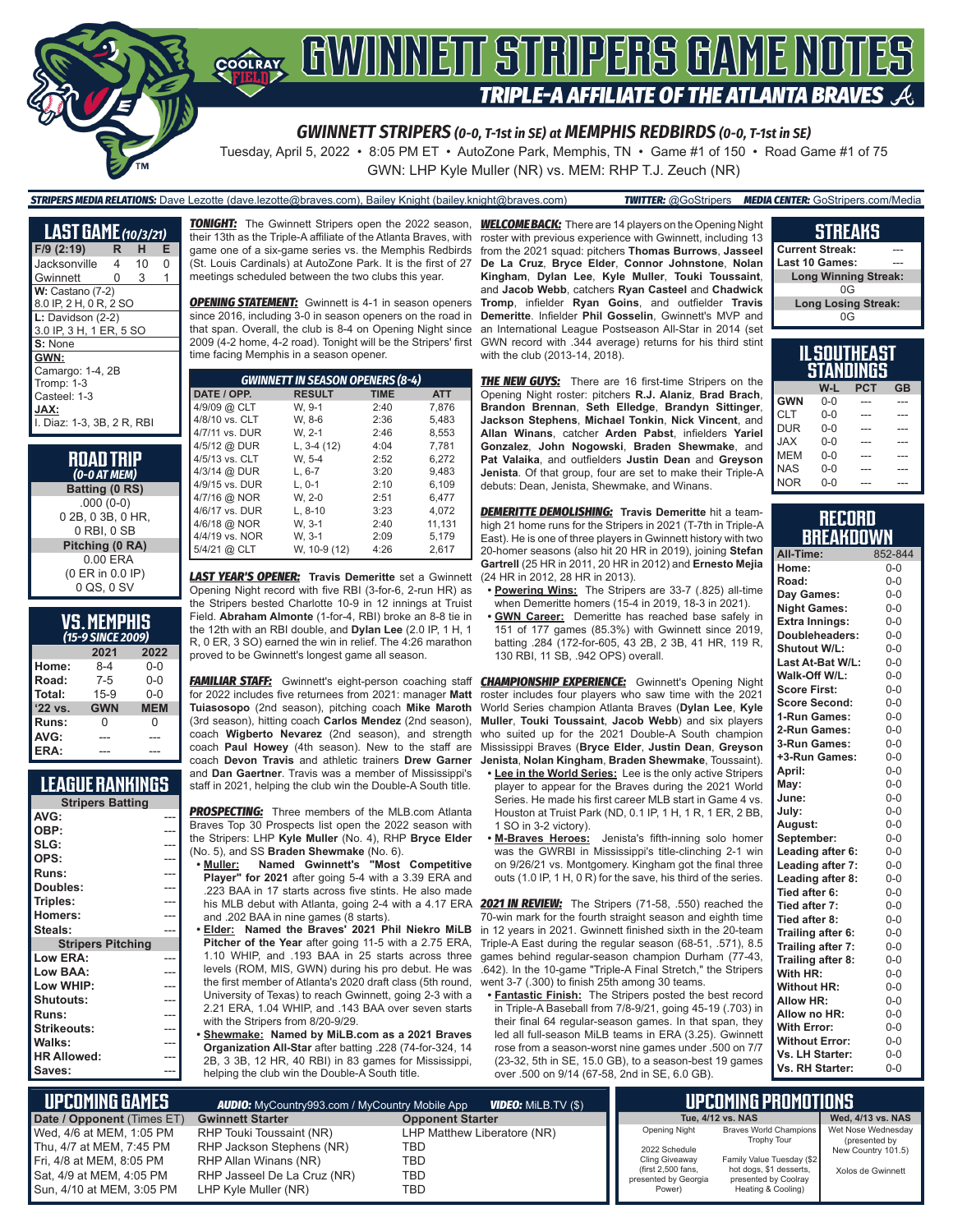# **NOTES, ETC.**



#### *TUESDAY, APRIL 5, 2022 AT MEMPHIS*

|                                                                                                                                                                                                                                                                                                                                                                                                                                                                                                                                                                                                                                                                                                                                                                |                                               | <b>MANAGER MATT TUIASOSOPO</b>                                                                                                                      |                                        |                                                      |                                     | VS.2022 OPPONENTS                                                                                 |                                                                             |                                                                       |                                                                             |                                                                                   |                                                        |                                                                   |                                                                    |
|----------------------------------------------------------------------------------------------------------------------------------------------------------------------------------------------------------------------------------------------------------------------------------------------------------------------------------------------------------------------------------------------------------------------------------------------------------------------------------------------------------------------------------------------------------------------------------------------------------------------------------------------------------------------------------------------------------------------------------------------------------------|-----------------------------------------------|-----------------------------------------------------------------------------------------------------------------------------------------------------|----------------------------------------|------------------------------------------------------|-------------------------------------|---------------------------------------------------------------------------------------------------|-----------------------------------------------------------------------------|-----------------------------------------------------------------------|-----------------------------------------------------------------------------|-----------------------------------------------------------------------------------|--------------------------------------------------------|-------------------------------------------------------------------|--------------------------------------------------------------------|
| Matt Tuiasosopo enters his second season as the manager of the Stripers in 2022<br>He was named the seventh manager in Gwinnett history on 3/30/21, making him<br>the first former Gwinnett player to manage the club (played OF/1B from 2016-17)<br>In 2021, he guided the Stripers to a 71-58 record (3rd in Triple-A East Southeast<br>Division)  On 5/4/21 at Charlotte, he became the youngest manager in Gwinnett<br>history (34 years, 11 months, 25 days)  From 7/8/21-9/21/21, his Stripers owned<br>the best record in Triple-A Baseball (45-19, .703)  Began his managerial career<br>with Class-A Rome in 2019, earning Atlanta's Bobby Cox Award for Minor League<br>Manager of the Year  Coached at the Braves' Alternate Training Site in 2020. |                                               |                                                                                                                                                     |                                        |                                                      |                                     | <b>CLT</b><br><b>DUR</b><br><b>JAX</b><br><b>MEM</b><br><b>NAS</b><br><b>NOR</b><br><b>SE DIV</b> | Home<br>$0-0$<br>$0-0$<br>$0 - 0$<br>$0 - 0$<br>$0 - 0$<br>$0 - 0$<br>$0-0$ | Road<br>$0-0$<br>$0-0$<br>$0 - 0$<br>$0-0$<br>$0-0$<br>$0-0$<br>$0-0$ | <b>Total</b><br>$0-0$<br>$0-0$<br>$0-0$<br>$0-0$<br>$0-0$<br>$0-0$<br>$0-0$ | <b>IND</b><br>LOU<br><b>MW DIV</b><br><b>BUF</b><br>LHV<br><b>NE DIV</b>          | Home<br>$0-0$<br>$0-0$<br>$0-0$<br>---<br>---<br>$0-0$ | Road<br>$\overline{a}$<br>---<br>$0-0$<br>$0-0$<br>$0-0$<br>$0-0$ | <b>Total</b><br>$0-0$<br>$0-0$<br>$0-0$<br>$0-0$<br>$0-0$<br>$0-0$ |
| Tuiasosopo's Managerial Career<br>With Gwinnett (1 Season):<br>MiLB Career (2 Seasons):                                                                                                                                                                                                                                                                                                                                                                                                                                                                                                                                                                                                                                                                        |                                               | <b>Games</b><br>129<br>268                                                                                                                          | W-L<br>71-58<br>136-132                | <b>PCT</b><br>.550<br>.507                           | <b>Playoffs</b><br>0<br>$\mathbf 0$ |                                                                                                   |                                                                             |                                                                       |                                                                             |                                                                                   |                                                        |                                                                   |                                                                    |
| Player/Coach                                                                                                                                                                                                                                                                                                                                                                                                                                                                                                                                                                                                                                                                                                                                                   |                                               | EJECTIONS (O)<br>Date/Inning                                                                                                                        |                                        | <b>Umpire</b>                                        |                                     | Date/Opponent                                                                                     | The Stripers are 0-0 (.---) in games decided in the last at-bat in 2022.    | <b>Score</b>                                                          |                                                                             | LAST AT-BAT WINS (0)                                                              |                                                        | Game-Winning Play (*=Walk-Off)                                    |                                                                    |
| <b>PCT</b><br>G<br>$\mathbf 0$<br>$\sim$<br><b>Catchers</b><br>Casteel                                                                                                                                                                                                                                                                                                                                                                                                                                                                                                                                                                                                                                                                                         | TC<br>$\mathbf 0$<br><b>SB</b><br>$\mathbf 0$ | <b>TEAM DEFENSE (--- IN INTERNATIONAL LEAGUE)</b><br>PO<br>A<br>$\mathbf 0$<br>$\mathbf 0$<br><b>CS</b><br><b>ATT</b><br>$\mathbf 0$<br>$\mathbf 0$ | Е<br>$\mathbf 0$<br><b>PCT</b><br>---  | <b>DP</b><br>$\mathbf 0$<br><b>PB</b><br>$\mathbf 0$ | <b>TP</b><br>0<br>W-L<br>$0-0$      |                                                                                                   |                                                                             |                                                                       |                                                                             |                                                                                   |                                                        |                                                                   |                                                                    |
| Pabst<br>Tromp<br>Total:                                                                                                                                                                                                                                                                                                                                                                                                                                                                                                                                                                                                                                                                                                                                       | $\mathbf 0$<br>$\mathbf 0$<br>$\overline{0}$  | $\mathbf 0$<br>$\mathbf 0$<br>$\mathbf 0$<br>0<br>$\mathbf 0$<br>0                                                                                  | ---<br>$\hspace{0.05cm} \ldots$<br>--- | 0<br>$\mathbf 0$<br>$\overline{0}$                   | $0-0$<br>$0-0$<br>$0-0$             |                                                                                                   |                                                                             | Pitchers (0)                                                          |                                                                             | <b>GWINNETT PLAYERS USED (O IN 2022)</b>                                          |                                                        | Position (0)                                                      |                                                                    |
| Outfield Assists (0):<br>Pitcher Pickoffs (0):<br><b>Catcher Pickoffs (0):</b>                                                                                                                                                                                                                                                                                                                                                                                                                                                                                                                                                                                                                                                                                 |                                               |                                                                                                                                                     |                                        |                                                      |                                     |                                                                                                   |                                                                             |                                                                       |                                                                             |                                                                                   |                                                        |                                                                   |                                                                    |
| 1:<br>2:<br>3:                                                                                                                                                                                                                                                                                                                                                                                                                                                                                                                                                                                                                                                                                                                                                 |                                               | <b>STARTS</b><br><b>By Batting Order</b>                                                                                                            |                                        |                                                      |                                     |                                                                                                   | Italics = Player no longer in Braves organization                           |                                                                       |                                                                             |                                                                                   |                                                        |                                                                   |                                                                    |
| 4:<br>5:<br>6:<br>7:<br>8:<br>9:                                                                                                                                                                                                                                                                                                                                                                                                                                                                                                                                                                                                                                                                                                                               |                                               |                                                                                                                                                     |                                        |                                                      |                                     |                                                                                                   |                                                                             |                                                                       |                                                                             | <b>BASS-LANTA</b><br>0 players have played for both Gwinnett and Atlanta in 2022: |                                                        |                                                                   |                                                                    |
| c:<br>1B:<br>2B:<br>3B:<br>SS:<br>LF:<br>CF:<br>RF:<br>DH:                                                                                                                                                                                                                                                                                                                                                                                                                                                                                                                                                                                                                                                                                                     |                                               | <b>By Position</b>                                                                                                                                  |                                        |                                                      |                                     |                                                                                                   |                                                                             |                                                                       |                                                                             |                                                                                   |                                                        |                                                                   |                                                                    |
|                                                                                                                                                                                                                                                                                                                                                                                                                                                                                                                                                                                                                                                                                                                                                                |                                               |                                                                                                                                                     |                                        |                                                      |                                     | Player                                                                                            |                                                                             |                                                                       | <b>Injury (IL Date)</b>                                                     | <b>ATLANTA BRAVES REHAB ASSIGNMENTS (O IN 2022)</b>                               |                                                        | <b>Rehab Dates</b>                                                |                                                                    |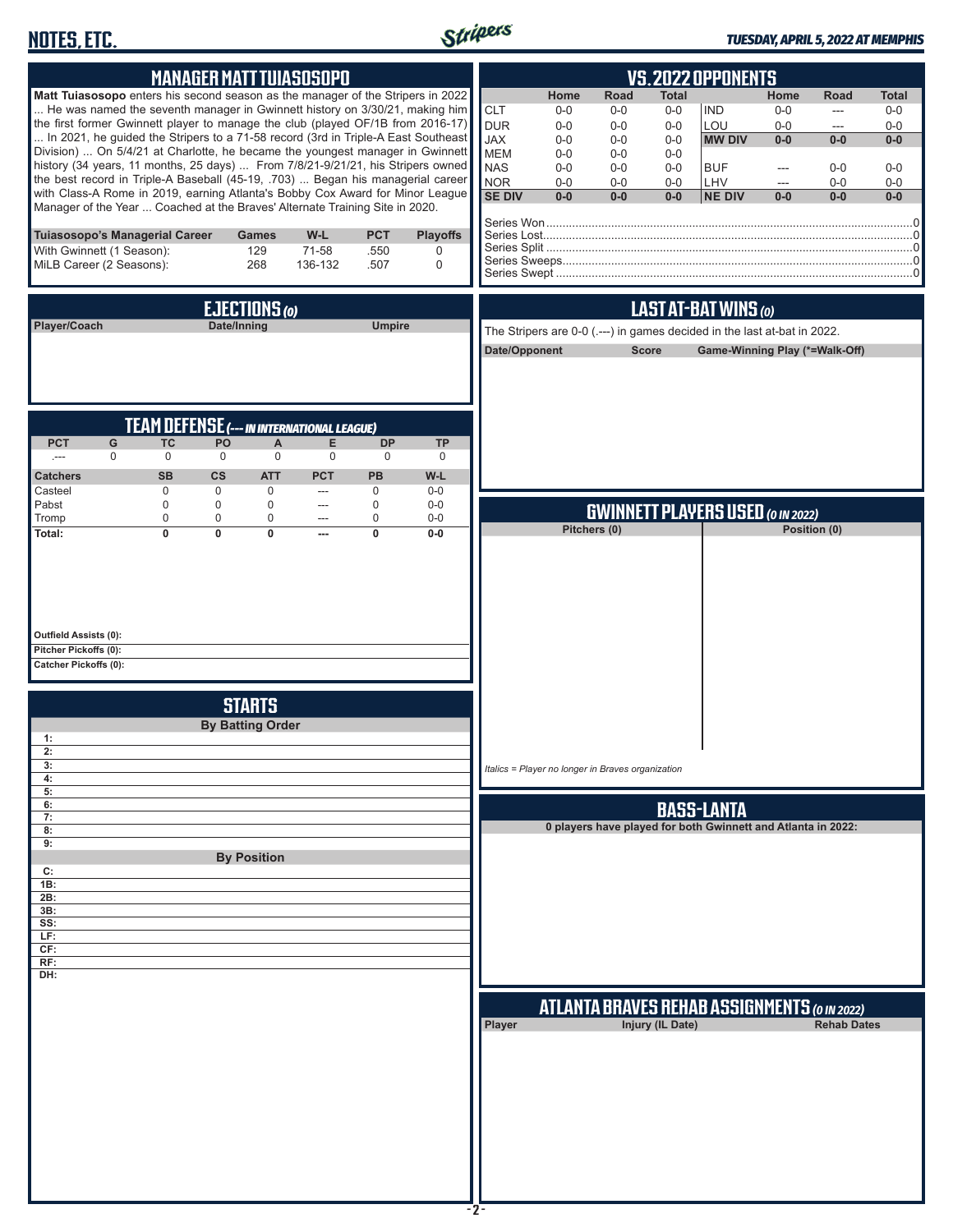## **STARTING PITCHER**



**ON BRAVES 40-MAN ROSTER BIO ON PAGE 63 OF MEDIA GUIDE**

#### *TUESDAY, APRIL 5, 2022 AT MEMPHIS*

# **50****KYLE Muller**

| B/T: | R/L | <b>BORN:</b> 10/7/97 in Dallas, TX (age 24)                           |
|------|-----|-----------------------------------------------------------------------|
| HT:  | հ-7 | <b>ACQUIRED:</b> Brayes' 2nd Round Pick in the 2016 June draft out of |
| WT:  | 250 | Jesuit College Prep (Dallas, TX).                                     |

*TONIGHT'S START:* **Kyle Muller** makes his first start of 2022 tonight in the opener of a six-game series at Memphis ... He serves as the Stripers' Opening Day starter for the second consecutive year, making him the eighth player in Richmond/Gwinnett combined franchise history to make consecutive Opening Day starts (first since **Buddy Carlyle** in 2007-08 with RICH) ... Makes his 18th career Triple-A start (5-4, 3.39 ERA, 1.36 WHIP, .223 BAA in 17 starts with GWN) ... Makes his 11th career Triple-A road start (3-2, 3.91 ERA, 1.32 WHIP, .200 BAA).

**PROSPECTING:** Muller is currently ranked as the Atlanta Braves' No. 4 prospect by MLB.com. He is the top-ranked prospect on Gwinnett's Opening Day rostser.

*2022 SPRING TRAINING:* In three games (2 starts) with Atlanta, he went 0-1 with an 8.53 ERA (6 ER in 6.1 IP), 2.05 WHIP, and .370 BAA. The Braves optioned him to Gwinnett on 4/3.

*LAST YEAR'S OPENER:* On 5/4/21 at Charlotte, Muller became the third pitcher in Gwinnett history to make his Triple-A debut as the team's Opening Day starter, joining **Tommy Hanson** (4/9/09 at Charlotte) and **Mike Soroka** (4/16/18 at Norfolk). He pitched 3.0 innings (5 H, 7 R, 6 ER, 2 HR, 5 BB, 4 SO) and exited with a 4-3 deficit in the fourth, but ended up with a no-decision as the Stripers won 10-9 in 12 innings.

*2021 SEASON:* Muller made both his Triple-A debut with Gwinnett (5-4, 3.39 ERA, .223 BAA in 17 starts) and Major League debut with Atlanta (2-4, 4.17 ERA, .202 BAA in 9G, 8 starts) ... Posted a 4.60 ERA in his first stint with the Stripers (7 starts) before being recalled for his MLB debut on 6/16 vs. Boston (1.0 IP in relief, 4 H, 2 ER, 1 SO) ... Made his first MLB start on 6/21 at the New York Mets (loss, 4.0 IP, 0 H, 1 R, 1 ER, 2 BB, 3 SO in 4-2 loss) ... Earned his first MLB win on 6/27 at Cincinnati (5.0 IP, 1 H, 0 R, 2 BB, 9 SO in 4-0 win) ... Optioned back to Gwinnett on 7/4 and for good on 8/13 ... Over 10 starts with the Stripers from 5/27-9/12, went 5-1 with a 1.80 ERA (11 ER in 55.0 IP), 0.93 WHIP, .169 BAA, and 59 strikeouts ... Named Gwinnett's "Most Competitive Player" for 2021, the first pitcher ever to win the award.

| <b>MULLER'S 2022 STATS</b> |           |            |       |       |     |           |           |           |            |  |  |
|----------------------------|-----------|------------|-------|-------|-----|-----------|-----------|-----------|------------|--|--|
| <b>Team</b>                | W-L       | <b>ERA</b> | G/GS  | ΙP    | ER  | <b>HR</b> | <b>BB</b> | <b>SO</b> | <b>BAA</b> |  |  |
| Gwinnett (AAA)             | $0 - 0$   | 0.00       | 0/0   | 0.0   |     |           |           |           | .000       |  |  |
| MiLB Career:               | $25 - 14$ | 3.10       | 85/84 | 406.1 | 140 | 27        | 186       | 429       | .223       |  |  |
| MLB Career:                | $2 - 4$   | 4 17       | 9/8   | 36.2  | 17  |           | 20        | 37        | 202        |  |  |

| <b>MULLER'S 2022 SPLITS (WITH GWINNETT)</b> |                       |                  |                       |  |  |  |  |  |  |
|---------------------------------------------|-----------------------|------------------|-----------------------|--|--|--|--|--|--|
| Home:<br>Day:                               | $0-0, - -$ ERA (0G)   | Road:            | 0-0, -.-- ERA (0G)    |  |  |  |  |  |  |
|                                             | $0-0, - -$ ERA (0G)   | Night:           | 0-0, -.-- ERA (0G)    |  |  |  |  |  |  |
| Starter:                                    | $0-0, - -$ ERA $(0G)$ | <b>Reliever:</b> | $0-0, - -$ ERA $(0G)$ |  |  |  |  |  |  |
| Vs. LHB:                                    | .000 BAA, 0 HR        | Vs. RHB:         | .000 BAA, 0 HR        |  |  |  |  |  |  |

| <b>MULLER VS. MEMPHIS</b> |         |            |    |           |      |    |          |           |           |                 |
|---------------------------|---------|------------|----|-----------|------|----|----------|-----------|-----------|-----------------|
|                           | W-L     | <b>ERA</b> | G  | <b>GS</b> | IP   | н  | ER       | <b>HR</b> | <b>BB</b> | SO <sub>1</sub> |
| 2021:                     | $1 - 0$ | 2.12       |    | 3         | 17.0 | 10 | $\Delta$ |           |           | 20              |
| 2022:                     | $0-0$   | --         |    |           | 0.0  |    |          |           |           |                 |
| Career:                   | $1 - 0$ | 2.12       | ્ર | 3         | 17.0 | 10 |          |           |           | 20              |

| <b>MULLER'S HIGHS &amp; LOWS</b> |               |                                    |  |  |  |  |  |
|----------------------------------|---------------|------------------------------------|--|--|--|--|--|
|                                  | <b>Season</b> | Career (MiLB and MLB)              |  |  |  |  |  |
| IIP:                             | None          | 7.1 (7/20/18, FLA @ CLR)           |  |  |  |  |  |
| Iso:                             | None          | 12 (7/9/18, FLA @ DBT - G2)        |  |  |  |  |  |
| BB:                              | None          | 6 (4/19/19, MIS @ CHA)             |  |  |  |  |  |
| Iн:                              | None          | 9 (2x, last: 6/28/18, FLA vs. DUN) |  |  |  |  |  |
| ER:                              | None          | 6 (4x, last: 8/12/21, ATL vs. CIN) |  |  |  |  |  |
| Low-Hit CG:                      | None          | None                               |  |  |  |  |  |
| Low-ER CG:                       | None          | None                               |  |  |  |  |  |

#### *MULLER'S CAREER ACCOLADES*

**2016:** GCL Braves Pitcher of the Year ... **2018:** Arizona Fall League "Rising Stars Game" Selection ... **2019:** Southern League Pitcher of the Week (5/26/19) ... Southern League Midseason All-Star ... **2021:** Gwinnett Stripers "Most Competitive Player" Award.

# *MULLER'S 2022 STARTS (ALL LEVELS)*

**Team Date/Opp. Result IP H R ER HR BB SO NP-S Catcher Opp. Starter Final Notes**

| <b>STRIPERS STARTING PITCHERS (0 IN 2022)</b> |       |                 |           |    |       |                               |                            |                   |  |
|-----------------------------------------------|-------|-----------------|-----------|----|-------|-------------------------------|----------------------------|-------------------|--|
| <b>Pitcher</b>                                | W-L   | <b>ERA</b>      | <b>GS</b> | QS |       | <b>Team W-L Run Support</b>   | <b>Last Gwinnett Start</b> | <b>Final Line</b> |  |
| De La Cruz, Jasseel                           | $0-0$ | $\sim$ , $\sim$ |           |    | $0-0$ | $0.00$ RPG $(0 \text{ Tot.})$ | N/A                        |                   |  |
| Muller, Kyle                                  | 0-0   | $-1 - 1$        |           |    | $0-0$ | $0.00$ RPG $(0 \text{ Tot.})$ | N/A                        |                   |  |
| Stephens, Jackson                             | 0-0   | -.--            |           |    | $0-0$ | $0.00$ RPG $(0 \text{ Tot.})$ | N/A                        |                   |  |
| Toussaint, Touki                              | $0-0$ | -.--            |           |    | $0-0$ | $0.00$ RPG $(0 \text{ Tot.})$ | N/A                        |                   |  |
| Winans, Allan                                 | 0-0   | $-1 - 1$        |           |    | $0-0$ | $0.00$ RPG $(0 \text{ Tot.})$ | N/A                        |                   |  |
| Total:                                        | 0-0   | $-1$            |           | 0  | $0-0$ | $0.00$ RPG (0 Tot.)           |                            |                   |  |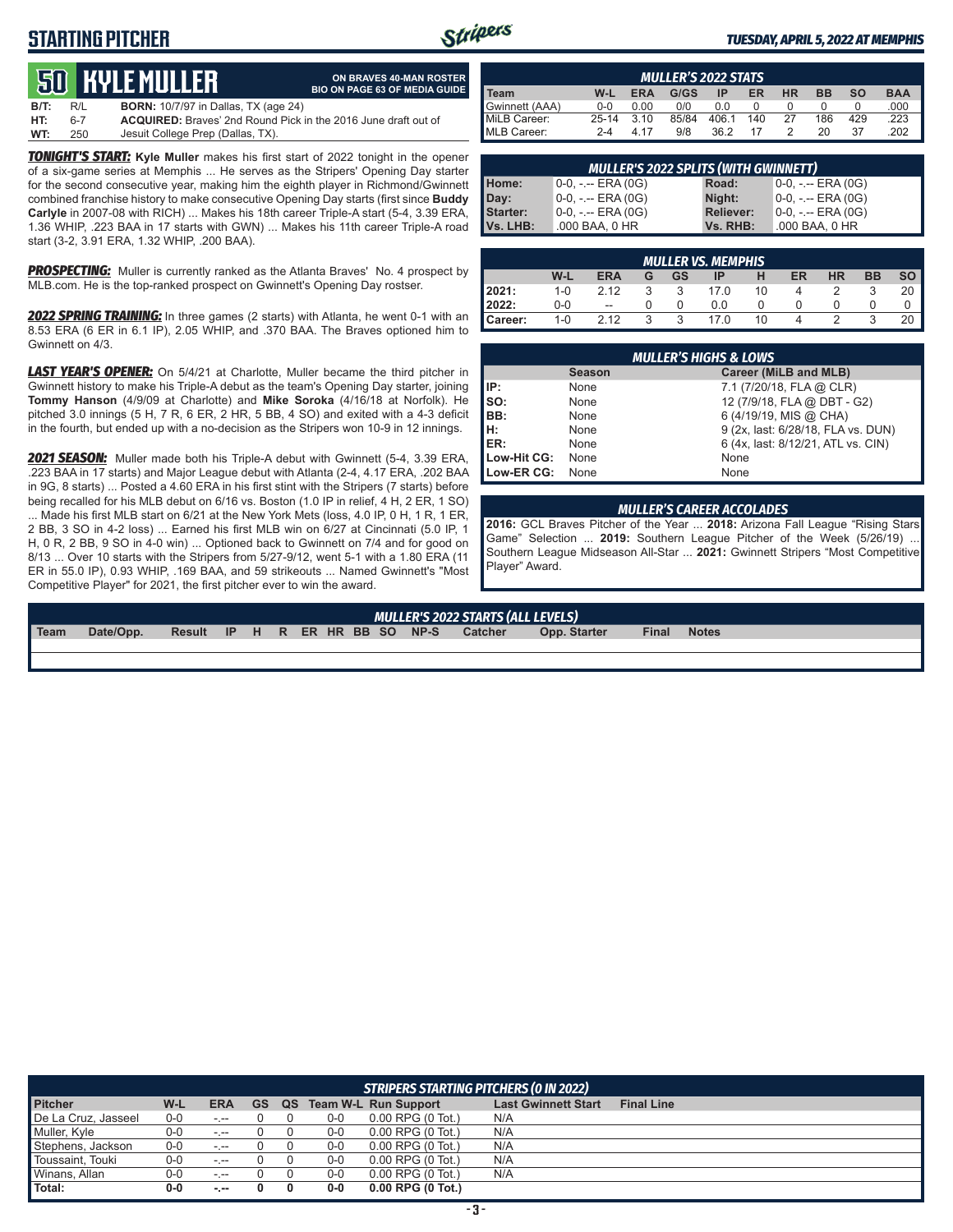## **BULLPEN**



#### *TUESDAY, APRIL 5, 2022 AT MEMPHIS*

| <b>STRIPERS PITCHING BREAKDOWN</b>                                   |         |            |     |   |    |           |           |           |            |
|----------------------------------------------------------------------|---------|------------|-----|---|----|-----------|-----------|-----------|------------|
|                                                                      | W-L     | <b>ERA</b> | IP  | R | ER | <b>HR</b> | <b>BB</b> | <b>SO</b> | <b>BAA</b> |
| Starters:                                                            | $0 - 0$ | $-1$       | 0.0 | 0 | 0  | 0         | 0         |           |            |
| Relievers:                                                           | $0 - 0$ | $-1 - 1$   | 0.0 | 0 | 0  | 0         | 0         |           |            |
| l Total:                                                             | $0 - 0$ | $ -$       | 0.0 | 0 | 0  | 0         | 0         |           |            |
| <b>Saves/Opp:</b> 0/0 (00.0%) <b>Holds: 0 IR/Scored: 0/0 (00.0%)</b> |         |            |     |   |    |           |           |           |            |
| Complete Games: 0 Shutouts: 0<br><b>Quality Starts: 0</b>            |         |            |     |   |    |           |           |           |            |
|                                                                      |         |            |     |   |    |           |           |           |            |

| PITCHER AWARDS & HONORS'                     |  |  |  |  |  |  |  |
|----------------------------------------------|--|--|--|--|--|--|--|
| <b>Stats</b><br>Pitcher<br><b>Award/Date</b> |  |  |  |  |  |  |  |
|                                              |  |  |  |  |  |  |  |
|                                              |  |  |  |  |  |  |  |
|                                              |  |  |  |  |  |  |  |
|                                              |  |  |  |  |  |  |  |

# **32 R.J. ALANIZ** *- RHP - 30 YRS - McALLEN, TX*

| <b>RELIEF W/GWN: 0-0, -.-- ERA in 0G</b> |                         | <b>START W/GWN: 0-0, -.-- ERA in 0G</b>                          |
|------------------------------------------|-------------------------|------------------------------------------------------------------|
| GF: 0                                    |                         | HOLDS: 0 SAVES: 0/0 IR/SCORED: 0/0 SCORELESS STREAK: 0G (0.0 IP) |
|                                          | <b>LAST RELIEF: N/A</b> |                                                                  |

- **• 2022 Spring Training:** 0-0, 9.00 ERA, .400 BAA in 1G with Atlanta.
- **• 2021:** Pitched for both Triple-A Louisville (1-3, 3.46 ERA, .286 BAA, 1 SV in 33G) and Cincinnati (0-0, 3.38 ERA, .111 BAA in 3G).
- **• Triple-A Stops:** Prior to joining Gwinnett, has pitched for Toledo (DET) from 2016- 17, Durham (TB) in 2018, Tacoma (SEA) in 2019, and Louisville (CIN) from 2019- 21 ... Was a part of Durham's Governors' Cup championship team in 2018.
- **• MLB Career:** 1-0, 8.35 ERA, .278 BAA, 0 SV in 15G (0 starts) with Seattle (2019) and Cincinnati (2019, 2021).
- **• Acquired:** MiLB FA (3/20/22) ... Originally signed by the Houston Astros as a nondrafted free agent (8/14/09).

# **53 BRAD BRACH** *- RHP - 35 YRS - FREEHOLD, NJ*

*RELIEF W/GWN:*0-0, -.-- ERA in 0G *START W/GWN:*0-0, -.-- ERA in 0G *GF:*0 *HOLDS:*0 *SAVES:*0/0 *IR/SCORED:*0/0 *SCORELESS STREAK:*0G (0.0 IP)

#### *LAST RELIEF:*N/A

- **• 2022 Spring Training:** 1-0, 0.00 ERA, .250 BAA in 1G with Atlanta.
- **• 2021:** In 35G with Cincinnati, was 1-2 with a 6.30 ERA, .254 BAA, and 1 save ... Also logged 8G with Triple-A Louisville (0-0, 0.00 ERA, 0 ER in 8.2 IP, 15 SO).
- **• Triple-A Stops:** Prior to joining Gwinnett, has pitched for Tucson (SD) from 2011- 13, Norfolk (BAL) in 2014, and Louisville (CIN) in 2021.
- **• MLB Career:** 38-29, 3.55 ERA, .232 BAA, 34 SV in 531G (0 starts) with San Diego (2011-13), Baltimore (2014-18), Atlanta (2018), Chicago Cubs (2019), New York Mets (2019-20), and Cincinnati (2021) ... Pitched in the MLB Postseason for Baltimore (2014, 2016) and Atlanta (2018).
- **• Acquired:** MiLB FA (3/19/22) ... Originally the San Diego Padres' 42nd-round pick in 2008 out of Monmouth University (West Long Branch, NJ).

## **57 BRANDON BRENNAN** *- RHP - 30 YRS - MISSION VIEJO, CA*

*RELIEF W/GWN:*0-0, -.-- ERA in 0G *START W/GWN:*0-0, -.-- ERA in 0G *GF:*0 *HOLDS:*0 *SAVES:*0/0 *IR/SCORED:*0/0 *SCORELESS STREAK:*0G (0.0 IP) *LAST RELIEF:*N/A

- **• 2022 Spring Training:** 0-0, 20.25 ERA, .429 BAA in 2G with Atlanta.
- **• 2021:** Made 32 relief appearances with Triple-A Worcester (Red Sox), going 1-2 with a 5.97 ERA, .293 BAA, and 1 save (1-for-4) ... Also made 1 MLB appearance with Boston, tossing 3.0 scoreless IP on 6/12 vs. Toronto.
- **• Triple-A Stops:** Prior to joining Gwinnett, has pitched for Charlotte (CWS) from 2017-18, Tacoma (SEA) in 2019, and Worcester (BOS) in 2021.
- **• MLB Career:** 3-6, 4.21 ERA, .214 BAA, 0 SV in 55G (0 starts) with Seattle (2019- 20) and Boston (2021).
- **• Acquired:** MiLB FA (3/10/22) ... Originally the Chicago White Sox' 4th-round pick in 2012 out of Orange Coast College (Costa Mesa, CA).

## **49 THOMAS BURROWS** *- LHP - 27 YRS - FLORENCE, AL*

*RELIEF W/GWN:*0-0, -.-- ERA in 0G *START W/GWN:*0-0, -.-- ERA in 0G *GF:*0 *HOLDS:*0 *SAVES:*0/0 *IR/SCORED:*0/0 *SCORELESS STREAK:*0G (0.0 IP) *LAST RELIEF:*N/A

- **• 2022 Spring Training:** 0-0, 0.00 ERA, .000 BAA in 1G with Atlanta.
- **• 2021:** Spent entire year with Gwinnett, going 3-1 with a 2.64 ERA, .176 BAA, and 0 saves (0-for-1) in 35G (1 start) ... Led team in relief strikeouts (65).
- **• GWN Career:** 4-2, 3.55 ERA, .200 BAA, 6 SV in 62G (1 start) since 2019 ... Won the team's Community Service Award in 2019.
- **• MLB Career:** Has yet to make his Major League debut.
- **• Acquired:** Via trade with Seattle (1/11/17) ... Originally the Seattle Mariners' 4thround pick in 2016 out of the University of Alabama.

| <b>PITCHING BY MONTH</b> |         |            |     |   |    |           |           |           |            |
|--------------------------|---------|------------|-----|---|----|-----------|-----------|-----------|------------|
|                          | W-L     | <b>ERA</b> | IP  | R | ER | <b>HR</b> | <b>BB</b> | <b>SO</b> | <b>BAA</b> |
| April:                   | $0-0$   | - --       | 0.0 | 0 | 0  | 0         | 0         | 0         |            |
| May:                     | $0 - 0$ |            | 0.0 | 0 | O  | 0         | 0         | $\Omega$  |            |
| June:                    | $0 - 0$ |            | 0.0 | 0 | O  | 0         | 0         | 0         |            |
| July:                    | $0 - 0$ |            | 0.0 | 0 | 0  | 0         | 0         | 0         |            |
| August:                  | $0 - 0$ |            | 0.0 | 0 | 0  | 0         | 0         | $\Omega$  |            |
| September:               | $0 - 0$ | - --       | 0.0 | 0 | 0  | 0         | 0         | 0         | ---        |

*SCORELESS INNINGS STREAKS (15-PLUS INNINGS)*

**Pitcher Length Dates Stats**

# **55 SETH ELLEDGE** *- RHP - 25 YRS - DALLAS, TX*

|       | <b>RELIEF W/GWN:</b> $0-0.$ -.-- ERA in $0G$ |                         | <b>START W/GWN:</b> $0-0$ , $\overline{-}$ ERA in $0\overline{G}$                            |
|-------|----------------------------------------------|-------------------------|----------------------------------------------------------------------------------------------|
| GE: 0 |                                              |                         | <b>HOLDS:</b> 0 <b>SAVES:</b> 0/0 <b>IR/SCORED:</b> 0/0 <b>SCORELESS STREAK:</b> 0G (0.0 IP) |
|       |                                              | <b>LAST RELIEF: N/A</b> |                                                                                              |
|       |                                              |                         |                                                                                              |

- **• 2022 Spring Training:** Did not pitch for an MLB team this Spring.
- **• 2021:** Pitched for both Triple-A Memphis (2-2, 6.56 ERA, .299 BAA, 2 SV in 30G) and St. Louis (0-0, 4.63 ERA, .302 BAA, 0 SV in 11G).
- **• Triple-A Stops:** Prior to joining Gwinnett, has pitched for Memphis (STL) from 2019-21 (5-3, 5.66 ERA, .270 BAA, 2 SV in 51G) ... Also appeared for the RedBidrds in the 2018 PCL Playoffs (0-0, 0.00 ERA in 1G).
- **• MLB Career:** 1-0, 4.63 ERA, .282 BAA, 0 SV in 23G with St. Louis (2020-21).
- **• Acquired:** MiLB FA (3/30/22) ... Originally the Seattle Mariners' 4th-round pick in 2017 out of Dallas Baptist University (TX).

|       |                                                                    |                         | 5 CONNOR JOHNSTONE - RHP - 27 YRS - SAN DIEGO, CA                       |
|-------|--------------------------------------------------------------------|-------------------------|-------------------------------------------------------------------------|
|       | <b>RELIEF W/GWN: <math>0-0.</math> -.-- ERA in <math>0G</math></b> |                         | <b>START W/GWN: <math>0-0</math>.</b> -.-- ERA in $0G$                  |
| GF: 0 |                                                                    |                         | <b>HOLDS: 0 SAVES: 0/0 IR/SCORED: 0/0 SCORELESS STREAK: 0G (0.0 IP)</b> |
|       |                                                                    | <b>LAST RELIEF: N/A</b> |                                                                         |

- **• 2022 Spring Training:** 0-0, 0.00 ERA, .000 BAA, 1 SV in 1G with Atlanta.
- **• 2021:** Spent the full year with Gwinnett, going 3-8 with a 4.84 ERA and .258 BAA in 33G (16 starts) ... Was 2-0 with a 2.36 ERA and .191 BAA in 17 relief outings.
- **• GWN Career:** 7-8, 4.79 ERA, .261 BAA, 0 SV in 45G (20 starts) since 2018.
- **• MLB Career:** Has yet to make his Major League debut.
- **• Acquired:** Braves' 21st-round pick in 2017 out of Wake Forest University.
- **• Local Product:** Played baseball at Roswell High School (Roswell, GA).

## **39 NOLAN KINGHAM** *- RHP - 25 YRS - LAS VEGAS, NV*

|       | <b>RELIEF W/GWN: 0-0, -.-- ERA in 0G</b> |                         | <b>START W/GWN: 0-0, -.-- ERA in 0G</b>                                 |
|-------|------------------------------------------|-------------------------|-------------------------------------------------------------------------|
| GF: 0 |                                          |                         | <b>HOLDS: 0 SAVES: 0/0 IR/SCORED: 0/0 SCORELESS STREAK: 0G (0.0 IP)</b> |
|       |                                          | <b>LAST RELIEF: N/A</b> |                                                                         |

- **• 2022 Spring Training:** 0-0, 0.00 ERA, .000 BAA, 1 SV in 1G with Atlanta.
- **• 2021:** Pitched for both Double-A Mississippi (6-1, 2.08 ERA, .225 BAA, 2 SV in 12G) and Gwinnett (0-5, 10.13 ERA, .365 BAA in 7G) ... Named Double-A South Pitcher of the Month for June (3-0, 0.83 ERA, 0.83 WHIP, .193 BAA in 5 starts) ... Served as the M-Braves' closer during the Double-A South Championship Series, going 3-for-3 in save chances (2.1 IP, 1 H, 0 R, 0 BB, 2 SO) ... Got the final 3 outs of Mississippi's 2-1 win over Montgomery in Game 5, clinching the title.
- **• GWN Career:** 0-5, 10.13 ERA, .365 BAA, 0 SV in 7G (6 starts) since 2021.
- **• MLB Career:** Has yet to make his Major League debut.
- **• Acquired:** Braves' 12th-round pick in 2018 out of the University of Texas.

### **58 DYLAN LEE** *- LHP - 27 YRS - DINUBA, CA*

| <b>RELIEF W/GWN: 0-0, -.-- ERA in 0G.</b> |  |  |                         |  | <b>START W/GWN: 0-0, -.-- ERA in 0G</b>                          |
|-------------------------------------------|--|--|-------------------------|--|------------------------------------------------------------------|
| GE: 0                                     |  |  |                         |  | HOLDS: 0 SAVES: 0/0 IR/SCORED: 0/0 SCORELESS STREAK: 0G (0.0 IP) |
|                                           |  |  | <b>LAST RELIEF: N/A</b> |  |                                                                  |

- **• 2022 Spring Training:** 0-0, 9.00 ERA, .357 BAA in 3G with Atlanta.
- **• 2021 w/GWN:** Named Stripers' Most Outstanding Reliever (5-1, 1.54 ERA, .176 BAA, 1 SV in 35G) ... Led GWN relievers (min. 30.0 IP) in BAA, ranked 2nd in ERA.
- **• 2021 w/ATL:** Made his MLB debut with the Braves, logging 2G in relief in October (0-0, 9.00 ERA, .333 BAA) ... Also made his MLB Postseason debut (0-0, 6.00 ERA, .286 BAA in 3G, 1 start) ... Started Game 4 of the World Series vs. Houston on 10/30 (ND, 0.1 IP, 1 H, 1 ER, 2 BB, 1 SO), becoming the 1st pitcher in MLB history to make his 1st career start in the World Series.
- **• GWN Career:** 5-1, 1.54 ERA, .176 BAA, 1 SV in 35G (0 starts) since 2021.
- **• MLB Career:** 0-0, 9.00 ERA, .333 BAA, 0 SV in 2G (0 starts) with Atlanta (2021).
- **• Acquired:** MiLB FA (4/15/21) ... Originally the Miami Marlins' 10th-round pick in 2016 out of Fresno State University.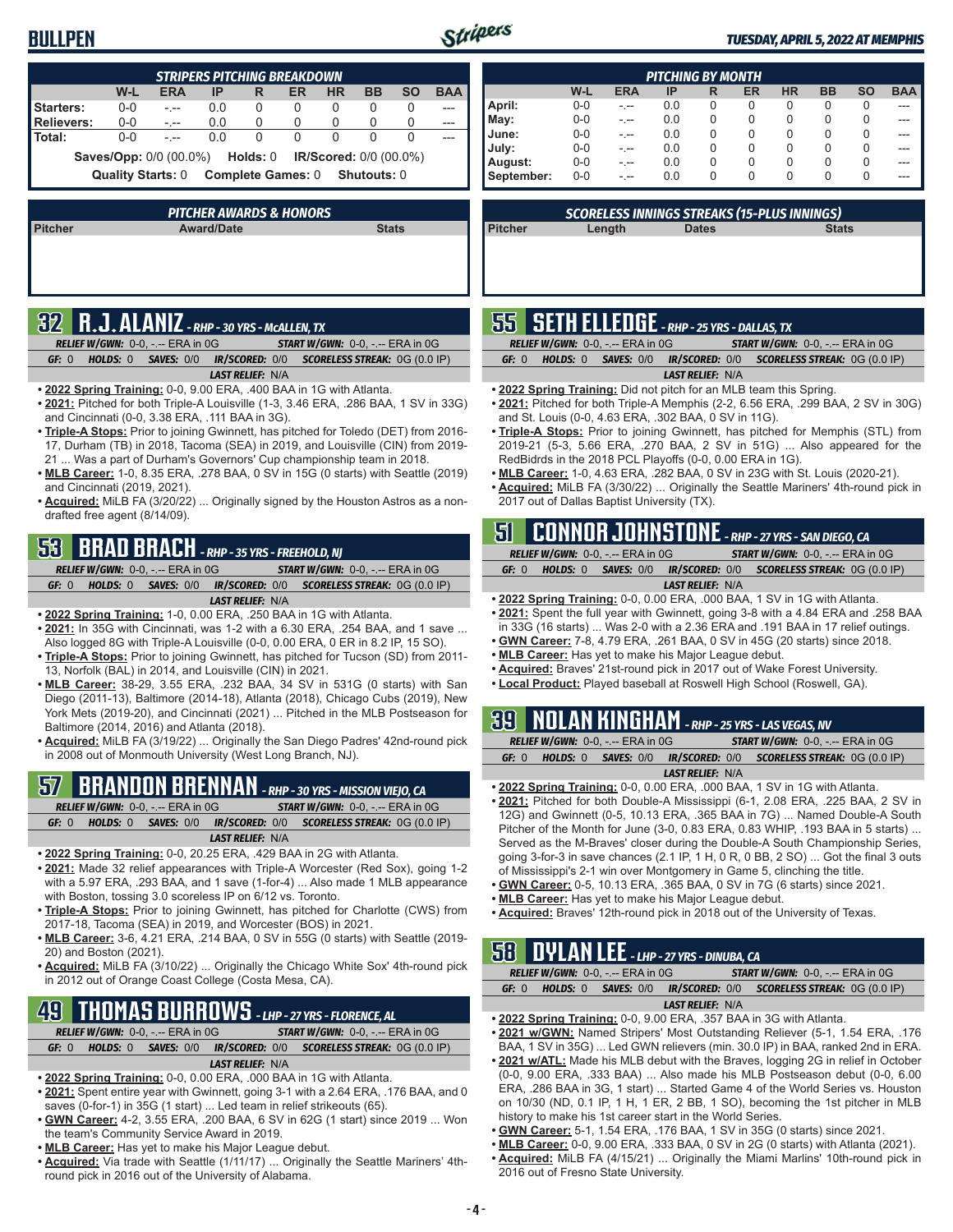# **56 BRANDYN SITTINGER** *- LHP - 27 YRS - ELYRIA, OH*

**BULLPEN**

*RELIEF W/GWN:*0-0, -.-- ERA in 0G *START W/GWN:*0-0, -.-- ERA in 0G *GF:*0 *HOLDS:*0 *SAVES:*0/0 *IR/SCORED:*0/0 *SCORELESS STREAK:*0G (0.0 IP)

#### *LAST RELIEF:*N/A

- **• 2022 Spring Training:** 0-0, 11.57 ERA, .333 BAA in 3G with Atlanta. **• 2021:** Split time between Double-A Amarillo (0-1, 3.94 ERA, .196 BAA, 1 SV in 12G) and Triple-A Reno (1-1, 4.24 ERA, .209 BAA, 4 SV in 23G) of the Arizona organization ... Also made his MLB debut (0-1, 7.71 ERA, .294 BAA, 0 SV in 5G).
- **• Triple-A Stops:** Prior to joining Gwinnett, had only pitched with Reno in 2021.
- **• MLB Career:** 0-1, 7.71 ERA, .294 BAA, 0 SV in 5G (0 starts) with Arizona (2021).
- **• Acquired:** MiLB FA (2/20/22) ... Originally the Detroit Tigers' 17th-round pick in 2016 out of Ashland University (Ashland, OH).

### **59 MICHAEL TONKIN** *- RHP - 32 YRS - GLENDALE, CA*

|       | <b>RELIEF W/GWN: 0-0, -.-- ERA in 0G/</b> |                         | <b>START W/GWN: 0-0, -.-- ERA in 0G</b>                                 |
|-------|-------------------------------------------|-------------------------|-------------------------------------------------------------------------|
| GF: 0 |                                           |                         | <b>HOLDS: 0 SAVES: 0/0 IR/SCORED: 0/0 SCORELESS STREAK: 0G (0.0 IP)</b> |
|       |                                           | <b>LAST RELIEF: N/A</b> |                                                                         |

- **• 2022 Spring Training:** 0-0, 0.00 ERA, .000 BAA in 3G with Atlanta.
- **• 2021:** Pitched for the Long Island Ducks of the Atlantic League (2-1, 0.53 ERA, 9 SV in 16G), Tijuana of the Mexican League (2-1, 2.00 ERA in 6G), and Aguilas of the Dominican Winter League (1-0, 0.68 ERA in 13G).
- **• Triple-A Stops:** Before joining Gwinnett, pitched for Rochester (MIN) from 2013- 17, San Antonio (MIL) in 2019, and Reno (ARI) in 2019.
- **• MLB Career:** 3-3, 4.43 ERA, .269 BAA, 0 SV in 141G with Minnesota (2013-17).
- **• Acquired:** MiLB FA (1/11/22) ... Originally the Minnesota Twins' 30th-round pick in 2008 out of Palmdale High School (CA).

## **54 NICK VINCENT** *- RHP - 35 YRS - POWAY, CA*

*RELIEF W/GWN:*0-0, -.-- ERA in 0G *START W/GWN:*0-0, -.-- ERA in 0G *GF:*0 *HOLDS:*0 *SAVES:*0/0 *IR/SCORED:*0/0 *SCORELESS STREAK:*0G (0.0 IP) *LAST RELIEF:*N/A

- **• 2022 Spring Training:** 0-0, 54.00 ERA, .714 BAA in 1G with Atlanta.
- **• 2021:** Opened the season with the Texas Rangers, pitching for Triple-A Round Rock (0-0, 4.11 ERA, .273 BAA in 15G) ... Released on 6/22 ... Signed by the Minnesota Twins on 6/23 and joined Triple-A St. Paul (3-1, 4.55 ERA, .228 BAA, 6 SV in 24G)) ... Had his contract selected on 8/10 and logged 7G for the Twins (1-0, 0.71 ERA, .146 BAA, 0 SV).
- **• Triple-A Stops:** Prior to joining Gwinnett, has pitched for 7 Triple-A teams: Portland (SD, 2008), Tucson (SD, 2012-13), El Paso (SD, 2015), Sacramento (SF, 2019), Lehigh Valley (PHI, 2019), Round Rock (TEX, 2021), and St. Paul (MIN, 2021).
- **• MLB Career:** 23-23, 3.30 ERA, .236 BAA, 7 SV in 412G with San Diego (2012-15), Seattle (2016-18), San Francisco (2019), Philadelphia (2019), Miami (2020), and Minnesota (2021).
- **• Acquired:** MiLB FA (3/16/22) ... Originally the San Diego Padres' 18th-round pick in 2008 out of Cal State Long Beach.

### $\mathbf{F}\mathbf{H}\mathbf{B}$  - RHP - 28 YRS - RIVERSIDE, CA *RELIEF W/GWN:*0-0, -.-- ERA in 0G *START W/GWN:*0-0, -.-- ERA in 0G

|  |  |                         | GF: $0$ HOLDS: $0$ SAVES: $0/0$ IR/SCORED: $0/0$ SCORELESS STREAK: $0$ G $(0.0 \text{ IP})$ |  |  |  |  |  |
|--|--|-------------------------|---------------------------------------------------------------------------------------------|--|--|--|--|--|
|  |  | <b>LAST RELIEF: N/A</b> |                                                                                             |  |  |  |  |  |
|  |  |                         |                                                                                             |  |  |  |  |  |

- **• 2022 Spring Training:** Did not pitch in MLB camp for Atlanta.
- **• 2021:** Appeared with both Gwinnett (1-2, 3.00 ERA, .193 BAA, 6 SV in 24G) and Atlanta (5-4, 4.19 ERA, .279 BAA, 1 SV in 34G) ... His 6 SV for the Stripers were T-10th in the Triple-A East ... Pitched in 2G for the Braves during the NLCS vs. the LA Dodgers (0-0, 21.60 ERA, 4 ER in 1.2 IP).
- **• GWN Career:** 3-5, 3.68 ERA, .190 BAA, 18 SV in 64G since 2018.
- **• MLB Career:** 9-4, 2.47 ERA, .240 BAA, 3 SV in 78G with Atlanta (2019-21).
- **• Acquired:** Braves' 18th-round pick in 2014 out of Tabor College (Hillsboro, KS).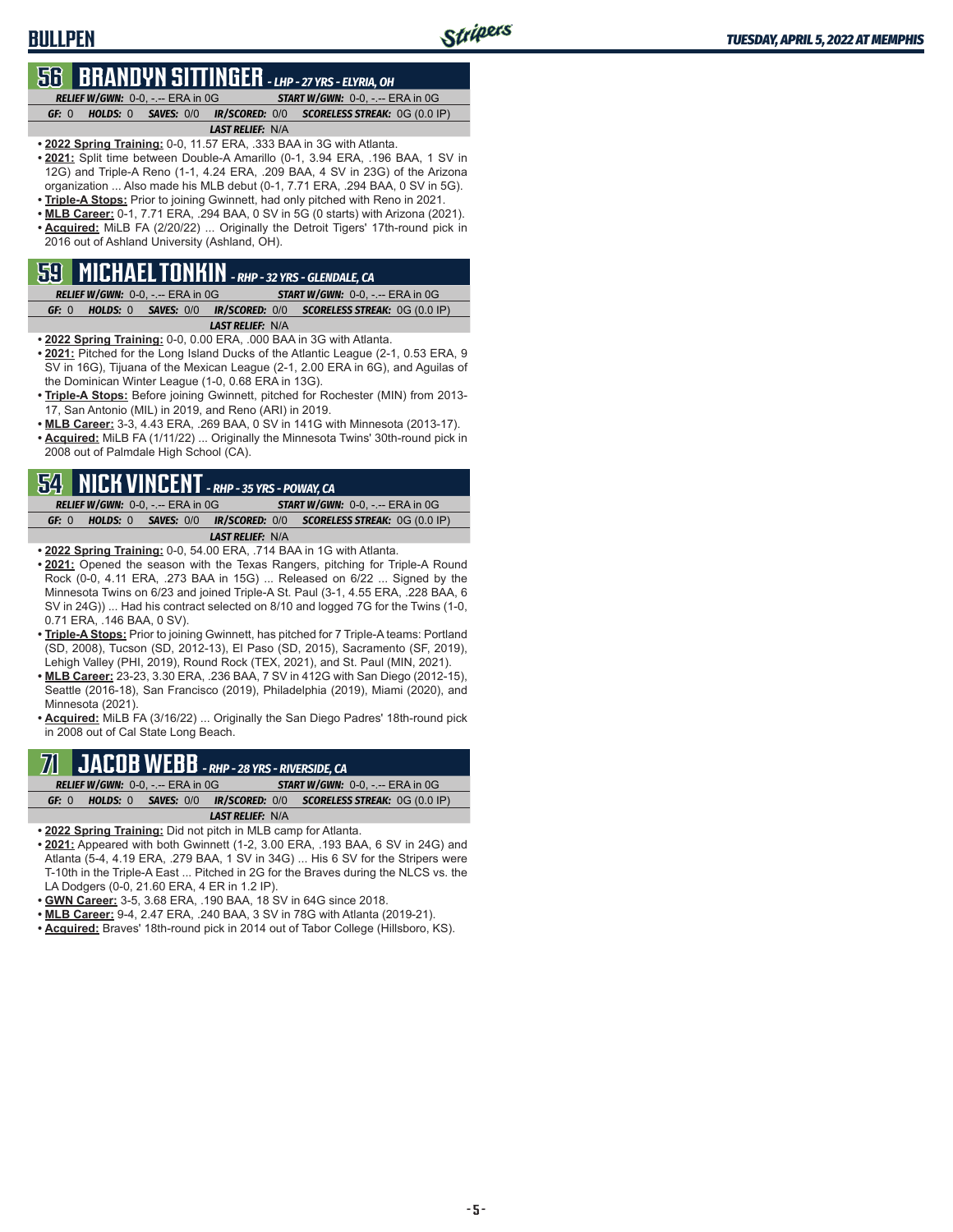*4/5 at MEM:*N/A *ROAD TRIP:* .000 (0-0)

## **BATTERS**

## **9 RYAN CASTEEL** *- C - 30 YRS - CHATTANOOGA, TN*

*SEASON WITH GWN:*.---, 0 HR, 0 RBI, 0 SB, .--- OPS *HIT STREAK:* 0G (0-0)

*4/5 at MEM:*N/A *ROAD TRIP:* .000 (0-0) **• 2022 Spring Training:** Did not play in Atlanta's MLB camp.

- **• 2021:** Spent the entire year with Gwinnett, batting .224 (6 2B, 8 HR, 13 R, 28 RBI, .716 OPS) in 68G ... Led the club in pinch-hit at-bats (28) and hits with the bases loaded (4-for-6, .667, 2 2B, 1 HR, 12 RBI, 2.125 OPS).
- **• GWN Career:** .224, 6 2B, 0 3B, 8 HR, 28 RBI, 0 SB, .716 OPS in 68G since 2021. **• Triple-A Stops:** Prior to joining Gwinnett, played for Albuquerque (COL) from 2015-16.
- **• MLB Career:** Has yet to make his Major League debut.
- **• Acquired:** MiLB FA (11/29/21) ... On his 3rd contract with Atlanta (also signed on 1/24/19 and 3/14/21) ... Originally the Colorado Rockies' 17th-round pick in 2010 out of Cleveland State Community College (Cleveland, TN).

# **15 JUSTIN DEAN** *- OF - 25 YRS - MAULDIN, SC*

*SEASON WITH GWN:*.---, 0 HR, 0 RBI, 0 SB, .--- OPS *HIT STREAK:* 0G (0-0)

```
4/5 at MEM: N/A ROAD TRIP: .000 (0-0)
```
- **• 2022 Spring Training:** .000 (0-for-7, 2 R, 2 RBI) in 5G with Atlanta. **• 2021:** Spent the entire year with Double-A Mississippi, batting .237 (14 2B, 4 3B, 8 HR, 60 R, 34 RBI, 29 SB, .709 OPS) in 99G ... In the Double-A South Championship Series, hit .333 (2 2B, 6 R, 2 RBI, 2 SB) in 5G.
- **• Triple-A Stops:** Is making his Triple-A debut in 2022.
- **• MLB Career:** Has yet to make his Major League debut.
- **• Award Winner:** Was Class-A Rome's Player of the Year in 2019 (.284, 18 2B, 9 3B, 9 HR, 85 R, 46 RBI, 47 SB, .817 OPS in 109G).
- **• Acquired:** Braves' 17th-round pick in 2018 out of Lenoir-Rhyne University (NC).

# **12 TRAVIS DEMERITTE** *- OF - 27 YRS - NEW YORK, NY*

*SEASON WITH GWN:*.---, 0 HR, 0 RBI, 0 SB, .--- OPS *HIT STREAK:* 0G (0-0) *4/5 at MEM:*N/A *ROAD TRIP:* .000 (0-0)

- **• 2022 Spring Training:** .188 (3-for-16, 1 R) in 7G with Atlanta.
- **• 2021:** In an injury-shortened 2nd season with Gwinnett, hit .282 (15 2B, 21 HR, 51 R, 57 RBI, 7 SB, .938 OPS) in 81G ... His 21 homers led the club and ranked T-7th in the Triple-A East ... Became the 3rd player in Gwinnett history with multiple 20-homer seasons, joining Stefan Gartrell (2011-12) and Ernesto Mejia (2012-13).
- **• Alright, We're Slammin':** Has 6 career grand slams, 4 with Gwinnett (3 in 2021). **• GWN Career:** .284, 43 2B, 2 3B, 41 HR, 130 RBI, 11 SB, .942 OPS in 177G ... Has reached base safely in 151 of 177G (85.3%) with the Stripers ... Was an International League Midseason All-Star in 2019.
- **• MLB Career:** .217, 8 2B, 2 3B, 3 HR, 14 RBI, 3 SB in 66G with Detroit (2019-20).
- **• Acquired:** Claimed off waivers from Detroit (2/12/21) for his 2nd stint with Atlanta (acquired via trade with Texas on 7/27/16) ... Originally the Rangers' 1st-round pick (30th overall) in 2013 out of Winder-Barrow High School (Winder, GA).

## **1 RYAN GOINS** *- INF - 34 YRS - TEMPLE, TX*

| <b>SEASON WITH GWN:</b> .---, 0 HR, 0 RBI, 0 SB, .--- OPS . |  |  | <b>HIT STREAK:</b> $OG(0-0)$  |  |
|-------------------------------------------------------------|--|--|-------------------------------|--|
| 4/5 at MEM: N/A                                             |  |  | <b>ROAD TRIP:</b> $.000(0-0)$ |  |
|                                                             |  |  |                               |  |

- **• 2022 Spring Training:** .188 (3-for-16, 1 2B, 1 R, 1 RBI) in 11G with Atlanta. **• 2021:** Spent the entire year with Gwinnett, batting .233 (9 2B, 1 3B, 6 HR, 27 R,
- 35 RBI, 3 SB, .635 OPS) in 91G ... Played for Team Mexico in the Tokyo Olympics (.250, 1-for-4, R, 2 RBI in 2G).
- **• GWN Career:** .233, 9 2B, 1 3B, 6 HR, 35 RBI, 3 SB in 91G since 2021.
- **• Triple-A Stops:** Prior to joining Gwinnett, played for Buffalo (TOR) from 2013-16, Lehigh Valley (PHI) in 2018, and Charlotte (CWS) in 2019 ... Was an International League Midseason All-Star with Charlotte in 2019.
- **• MLB Career:** .228, 71 2B, 12 3B, 22 HR, 158 RBI in 555G with Toronto (2013-17), Kansas City (2018), Chicago White Sox (2019-20) ... Played for Toronto in 2015- 16 Postseasons (.146, 1 HR, 5 RBI in 14G).
- **• Acquired:** MiLB FA (3/13/22), his 2nd deal with Atlanta (also signed on 2/25/21) Originally the Toronto Blue Jays' 4th-round pick in 2009 out of Dallas Baptist University (Dallas, TX).

# **33 YARIEL GONZALEZ** *- INF - 27 YRS - MAYAGUEZ, PUERTO RICO*

*SEASON WITH GWN:*.---, 0 HR, 0 RBI, 0 SB, .--- OPS *HIT STREAK:* 0G (0-0) *4/5 at MEM:*N/A *ROAD TRIP:* .000 (0-0)

- **• 2022 Spring Training:** .333 (2-for-6, 2 R) in 5G with Atlanta.
- **• 2021:** Split the season between Double-A Erie (.365, 3 HR, 12 RBI, 1.001 OPS in 14G) and Triple-A Toledo (.259, 14 HR, 51 RBI, .781 OPS in 78G) of the Detroit Tigers organization.
- **• Triple-A Stops:** Prior to joining Gwinnett, played for Memphis (STL) in 2019 and Toledo (DET) in 2021.
- **• MLB Career:** Has yet to make his Major League debut.
- **• Acquired:** MiLB FA (12/15/21) ... Originally signed by the St. Louis Cardinals as a NDFA (6/16/16) out of Mayaguez, Puerto Rico.

# **5 PHIL GOSSELIN** *- INF - 33 YRS - BRYN MAWR, PA*

*SEASON WITH GWN:*.---, 0 HR, 0 RBI, 0 SB, .--- OPS *HIT STREAK:* 0G (0-0)

- **• 2022 Spring Training:** .125 (1-for-8) in 4G with Atlanta.
- **• 2021:** Spent the entire year with the LA Angels, batting .261 (14 2B, 7 HR, 47 RBI, 4 SB) in 104G ... His 90 hits were an MLB career high.
- **• GWN Career:** .295, 51 2B, 8 3B, 12 HR, 82 RBI, 7 SB in 864G from 2013-14 and 2018 ... Set Gwinnett record for single-season batting average in 2014 (.344), earning team MVP and IL Postseason All-Star honors.
- **• Triple-A Stops:** In addition to Gwinnett, has also played for Reno (ARI) in 2015), Round Rock (TEX) in 2017, Indianapolis (PIT) in 2017, Louisville (CIN) in 2018), and Lehigh Valley (PHI) in 2019.
- **• MLB Career:** .261, 49 2B, 2 3B, 17 HR, 101 RBI, 11 SB in 463G with Atlanta (2013-15), Arizona (2015-16), Texas (2017), Pittsburgh (2017), Cincinnati (2018), Philadelphia (2019-20), and LA Angels (2021).
- **• Acquired:** MiLB FA (3/19/22) ... Originally the Atlanta Braves' 5th-round pick in 2010 out of the University of Virginia ... Traded to Arizona in the deal that brought in RHP Touki Toussaint (6/20/15).

## **18 GREYSON JENISTA** *- OF - 25 YRS - LAWRENCE, KS*

| <b>SEASON WITH GWN:</b> $---$ , $0$ HR, $0$ RBI, $0$ SB, $---$ OPS | <b>HIT STREAK:</b> $OG(0-0)$  |
|--------------------------------------------------------------------|-------------------------------|
| $4/5$ at MEM: N/A                                                  | <b>ROAD TRIP:</b> $.000(0-0)$ |

- **• 2022 Spring Training:** .000 (0-for-6, 1 RBI) in 4G with Atlanta.
- **• 2021:** Spent the entire year with Double-A Mississippi, batting .216 (7 2B, 2 3B, 19 HR, 45 R, 42 RBI, 7 SB, .808 OPS) in 89G ... Ranked among Double-A South leaders in homers (6th), walks (7th, 51), slugging (10th, .465), and OPS (10th) ... In the Double-A South Championship Series, hit .167 (3 HR, 3 RBI) in 5G ... His solo homer in Game 5 on 9/26 vs. Montgomery was the difference in a 2-1 win.
- **• Triple-A Stops:** Is making his Triple-A debut in 2022. **• MLB Career:** Has yet to make his Major League debut.
- **• Acquired:** Braves' 2nd-round pick in 2018 out of Wichita State University (KS).

# **28 JOHN NOGOWSKI** *- INF - 29 YRS - TALLAHASSEE, FL*

*SEASON WITH GWN:*.---, 0 HR, 0 RBI, 0 SB, .--- OPS *HIT STREAK:* 0G (0-0) *4/5 at MEM:*N/A *ROAD TRIP:* .000 (0-0)

- **• 2022 Spring Training:** .294 (5-for-17, 1 2B, 3 R, 4 RBI) in 9G with Atlanta. **• 2021:** Played for 3 different Triple-A Teams (Memphis, Indianapolis, Sacramento) and 2 different MLB teams (St. Louis, Pittsburgh) ... Combined to bat .211 (7 2B, 6 HR, 29 RBI, 6 SB) in 64G in MiLB ... In 52G in MLB, hit .233 (7 2B, 1 HR, 14 RBI).
- **• Triple-A Stops:** Prior to joining Gwinnett, has played for Memphis (STL) in 2019 and 2021, Indianapolis (PIT) in 2021, and Sacramento (SF) in 2021.
- **• MLB Career:** .233, 7 2B, 0 3B, 1 HR, 14 RBI, 0 SB in 52G with St. Louis (2020-21) and Pittsburgh (2021).
- **• Acquired:** Claimed from San Francisco in the 2021 Rule 5 Draft ... Originally the Oakland Athletics' 34th-round pick in 2014 out of Florida State University.

# **7 ARDEN PABST** *- C - 27 YRS - LOS ANGELES, CA*

*SEASON WITH GWN:*.---, 0 HR, 0 RBI, 0 SB, .--- OPS *HIT STREAK:* 0G (0-0)

*4/5 at MEM:*N/A *ROAD TRIP:* .000 (0-0) **• 2022 Spring Training:** .000 (0-for-1) in 1G with Atlanta.

- **• 2021:** Spent the entire season with Double-A Altoona (PIT), batting .194 (7 2B, 7 HR, 28 RBI) in 62G ... Also pitched once (0.00 ERA, 0 ER in 0.1 IP).
- **• Triple-A Stops:** Prior to joining Gwinnett, played 1G for Indianapolis (PIT) in 2018 ... Debuted on 6/24/18 vs. Durham (2-for-3, R).
- **• MLB Career:** Has yet to make his Major League debut.
- **• Acquired:** MiLB FA (3/8/22) ... Originally the Pittsburgh Pirates' 12th-round pick in 2016 out of Georgia Tech (Atlanta, GA).

## **8 BRADEN SHEWMAKE** *- INF - 24 YRS - WYLIE, TX*

*SEASON WITH GWN:*.---, 0 HR, 0 RBI, 0 SB, .--- OPS *HIT STREAK:* 0G (0-0) *4/5 at MEM:*N/A *ROAD TRIP:* .000 (0-0)

- **• Prospecting:** Entering 2022, ranked the Braves' No. 6 prospect by MLB.com. **• 2022 Spring Training:** .000 (0-for-9, 1 R, 1 RBI) in 5G with Atlanta.
- **• 2021:** Spent the entire year with Double-A Mississippi, batting .228 (14 2B, 3
- 3B, 12 HR, 40 R, 40 RBI, 4 SB, .672 OPS) in 83G ... In the Double-A South Championship Series, hit .100 (2 R, 1 RBI) in 5G ... Named by MiLB.com as a Braves Organization All-Star.
- **• Triple-A Stops:** Is making his Triple-A debut in 2022.
- **• MLB Career:** Has yet to make his Major League debut.
- **• Acquired:** Braves' 1st-round pick (21st overall) in 2019 out of Texas A&M.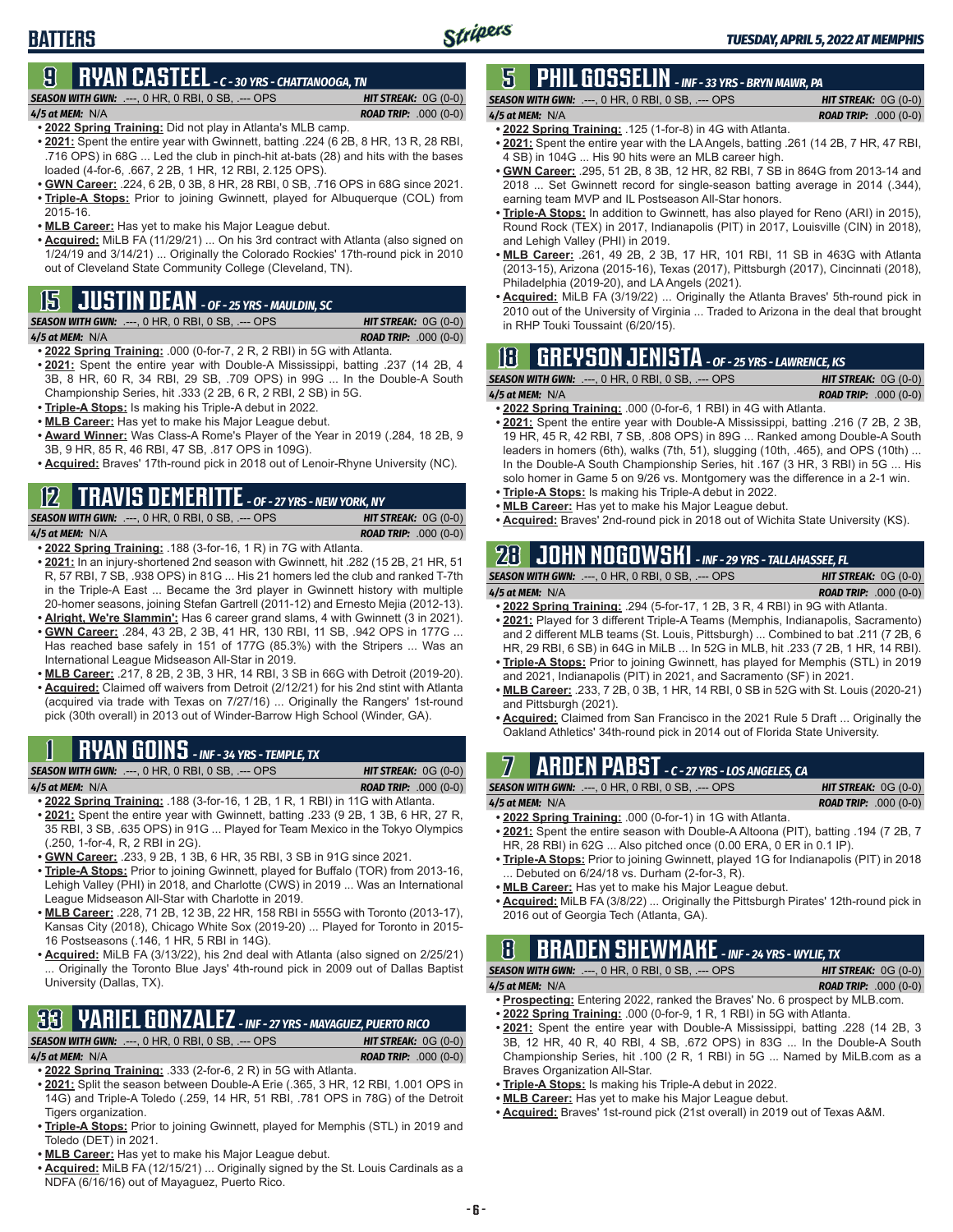# **14 CHADWICK TROMP** *- C - 26 YRS - ORANJESTAD, ARUBA*

*SEASON WITH GWN:*.---, 0 HR, 0 RBI, 0 SB, .--- OPS *HIT STREAK:* 0G (0-0) *4/5 at MEM:*N/A *ROAD TRIP:* .000 (0-0)

**• 2022 Spring Training:** .400 (2-for-5, 1 2B, 2 R) in 4G with Atlanta.

- **• 2021:** Played 55G with Triple-A Sacramento (.224, 12 2B, 6 HR, 24 RBI) and 9G with San Francisco (.222, 1 HR, 2 RBI) ... DFA'd on 9/18, claimed by Atlanta on 9/21 ... Joined Gwinnett and hit .176 (0 XBH, 0 RBI) in 5G.
- **• GWN Career:** .176, 0 2B, 0 3B, 0 HR, 0 RBI, 0 SB in 5G since 2021.
- **• Triple-A Stops:** Prior to joining Gwinnett, has played for Louisville (CIN) in 2015 and 2018-19, and Sacramento (SF) in 2021.
- **• MLB Career:** .215, 1 2B, 0 3B, 5 HR, 12 RBI, 0 SB in 33G with San Francisco (2020-21).
- **• Acquired:** Claimed off waivers from San Francisco (9/21/21) ... Originally signed by the Cincinnati Reds as a NDFA (1/24/13) out of Aruba.

# **4 PAT VALAIKA** *- INF - 29 YRS - VALENCIA, CA*

*SEASON WITH GWN:*.---, 0 HR, 0 RBI, 0 SB, .--- OPS *HIT STREAK:* 0G (0-0) *4/5 at MEM:*N/A *ROAD TRIP:* .000 (0-0)

- **• 2022 Spring Training:** .300 (3-for-10, 1 2B, 1 HR, 2 R, 3 RBI) in 7G with Atlanta. **• 2021:** Split the year between Baltimore (.201, 8 2B, 5 HR, 25 RBI, 1 SB in 91G)
- and Triple-A Norfolk (.225, 1 2B, 2 HR, 7 RBI in 22G).
- **• Triple-A Stops:** Prior to joining Gwinnett, has played for Albuquerque (COL) from 2016-19 and Norfolk (BAL) in 2021 ... Pacific Coast League All-Star in 2019.
- **• MLB Career:** .221, 34 2B, 1 3B, 30 HR, 92 RBI, 1 SB in 374G with Colorado (2016-19) and Baltimore (2020-21) ... Played in the MLB Postseason with the Rockies in 2017 and 2018 (.500, 1-for-2, 1 2B in 2G).
- **• Acquired:** MiLB FA (3/18/22) ... Originally the Colorado Rockies' 9th-round pick in 2013 out of UCLA.

| <b>TOTAL:</b> | 0 HR. .--- OPS               | <b>RISP:</b>    | $---$ OPS<br>$\sim$       | <b>RUNS/INNING:</b> |  |  |  |  |  | <b>TOT</b> |
|---------------|------------------------------|-----------------|---------------------------|---------------------|--|--|--|--|--|------------|
| Vs. LHP:      | , 0 HR, .--- OPS             | <b>RISP/20:</b> | , 0 HR, .--- OPS          | Stripers:           |  |  |  |  |  |            |
| Vs. RHP:      | <b>1.---, 0 HR, .--- OPS</b> | LOADED:         | $---$ OPS<br>l.---. 0 HR. | <b>I</b> Opponents: |  |  |  |  |  |            |

|           | <b>HOME RUNS</b><br><b>MULTI-GAMES</b> |        |    |           |              |   |  |                        |                                             |            |                          |                          |
|-----------|----------------------------------------|--------|----|-----------|--------------|---|--|------------------------|---------------------------------------------|------------|--------------------------|--------------------------|
| Player    | 1R                                     | 2R     | 3R | <b>GS</b> | Tot.         |   |  | Off LH Off RH Team W-L | Last HR with Gwinnett (Regular Season)      | <b>Hit</b> | <b>RBI</b>               | <b>HR</b>                |
| Casteel   |                                        |        | -  |           |              |   |  | $0 - 0$                | 9/19/21 vs. NAS, 1R (RH Connor Sadzeck)     |            | $\overline{\phantom{a}}$ |                          |
| Dean      |                                        | -      | ۰  |           | -            |   |  | $0 - 0$                |                                             | -          | $\overline{\phantom{0}}$ |                          |
| Demeritte |                                        | -      | -  |           | -            | ۰ |  | $0 - 0$                | 9/29/21 vs. JAX, 2R (RH Nick Neidert)       | -          | -                        | . .                      |
| Goins     |                                        |        | -  |           | -            |   |  | $0 - 0$                | 9/14/21 vs. NAS, 1R (RH Josh Lindblom)      | -          | $\overline{\phantom{0}}$ |                          |
| Gonzalez  |                                        | -      | ۰  |           | -            | - |  | $0 - 0$                | $- - -$                                     | -          | $\overline{\phantom{0}}$ | . .                      |
| Gosselin  |                                        | -      | -  |           | -            |   |  | $0 - 0$                | 8/25/18 at CLT, 2R (RH Asher Wojciechowski) | -          | $\overline{\phantom{a}}$ |                          |
| Jenista   |                                        | -      | -  |           | -            |   |  | $0 - 0$                | ---                                         | -          | $\overline{\phantom{0}}$ |                          |
| Nogowski  |                                        | -      | -  |           |              |   |  | $0 - 0$                | ---                                         | -          | -                        | $\overline{\phantom{0}}$ |
| Pabst     |                                        | $\sim$ | -  |           | -            |   |  | $0 - 0$                | ---                                         | ۰          | $\overline{\phantom{a}}$ | . .                      |
| Shewmake  |                                        |        |    | -         | -            | ۰ |  | $0 - 0$                | $--$                                        | -          | $\overline{\phantom{0}}$ | $\overline{\phantom{0}}$ |
| Tromp     |                                        |        | -  |           | -            |   |  | $0 - 0$                | ---                                         | -          | -                        | . .                      |
| Valaika   |                                        |        | -  |           | -            |   |  | $0 - 0$                | ---                                         | -          | -                        |                          |
| Total:    | $\mathbf{0}$                           |        | n  | $\Omega$  | $\mathbf{0}$ |   |  |                        |                                             |            |                          |                          |

| <b>HOME RUN VARIANTS</b>             |               |       |          |              |              | <b>PINCH HITTERS</b> |    |           |            |           |           |
|--------------------------------------|---------------|-------|----------|--------------|--------------|----------------------|----|-----------|------------|-----------|-----------|
| Back-to-Back Homers (0x):            | <b>Player</b> | AVG.  | AB.      | $\mathsf{R}$ | H            | 2B                   | 3B | <b>HR</b> | <b>RBI</b> | <b>BB</b> | <b>SO</b> |
| $---$                                |               |       |          |              |              |                      |    |           |            |           |           |
| Back-to-Back-to-Back Homers (0x):    |               |       |          |              |              |                      |    |           |            |           |           |
| $---$                                |               |       |          |              |              |                      |    |           |            |           |           |
| Pinch-Hit Homers (0x):<br>$---$      |               |       |          |              |              |                      |    |           |            |           |           |
|                                      |               |       |          |              |              |                      |    |           |            |           |           |
| Leadoff (Game) Homers (0x):<br>$---$ |               |       |          |              |              |                      |    |           |            |           |           |
|                                      |               |       |          |              |              |                      |    |           |            |           |           |
| Walk-Off Homers (0x):<br>$---$       |               |       |          |              |              |                      |    |           |            |           |           |
|                                      | Totals:       | . --- | $\Omega$ | $\mathbf{0}$ | $\mathbf{0}$ | 0                    | 0  | 0         | 0          | 0         |           |

|                                                          |                     |   |    |    |           | <b>STRIPERS BATTING BY MONTH</b>       |              |            |            |            |               |                     | <b>HITTER AWARDS &amp; HONORS</b>      |              |              |
|----------------------------------------------------------|---------------------|---|----|----|-----------|----------------------------------------|--------------|------------|------------|------------|---------------|---------------------|----------------------------------------|--------------|--------------|
|                                                          | <b>AVG</b>          | G | 2B | 3B | <b>HR</b> | <b>RBI</b>                             | <b>SB</b>    | <b>OBP</b> | <b>SLG</b> | <b>OPS</b> | Player        |                     | <b>Award/Date</b>                      |              | <b>Stats</b> |
| April:<br>May:<br>June:<br>July<br>August:<br>September: |                     |   |    |    |           |                                        |              |            |            |            |               |                     |                                        |              |              |
|                                                          |                     |   |    |    |           | <b>HITTING STREAKS (10-PLUS GAMES)</b> |              |            |            |            |               |                     | <b>ON-BASE STREAKS (15-PLUS GAMES)</b> |              |              |
| Player                                                   | <b>Length/Dates</b> |   |    |    |           |                                        | <b>Stats</b> |            |            |            | <b>Player</b> | <b>Length/Dates</b> |                                        | <b>Stats</b> |              |
|                                                          |                     |   |    |    |           |                                        |              |            |            |            |               |                     |                                        |              |              |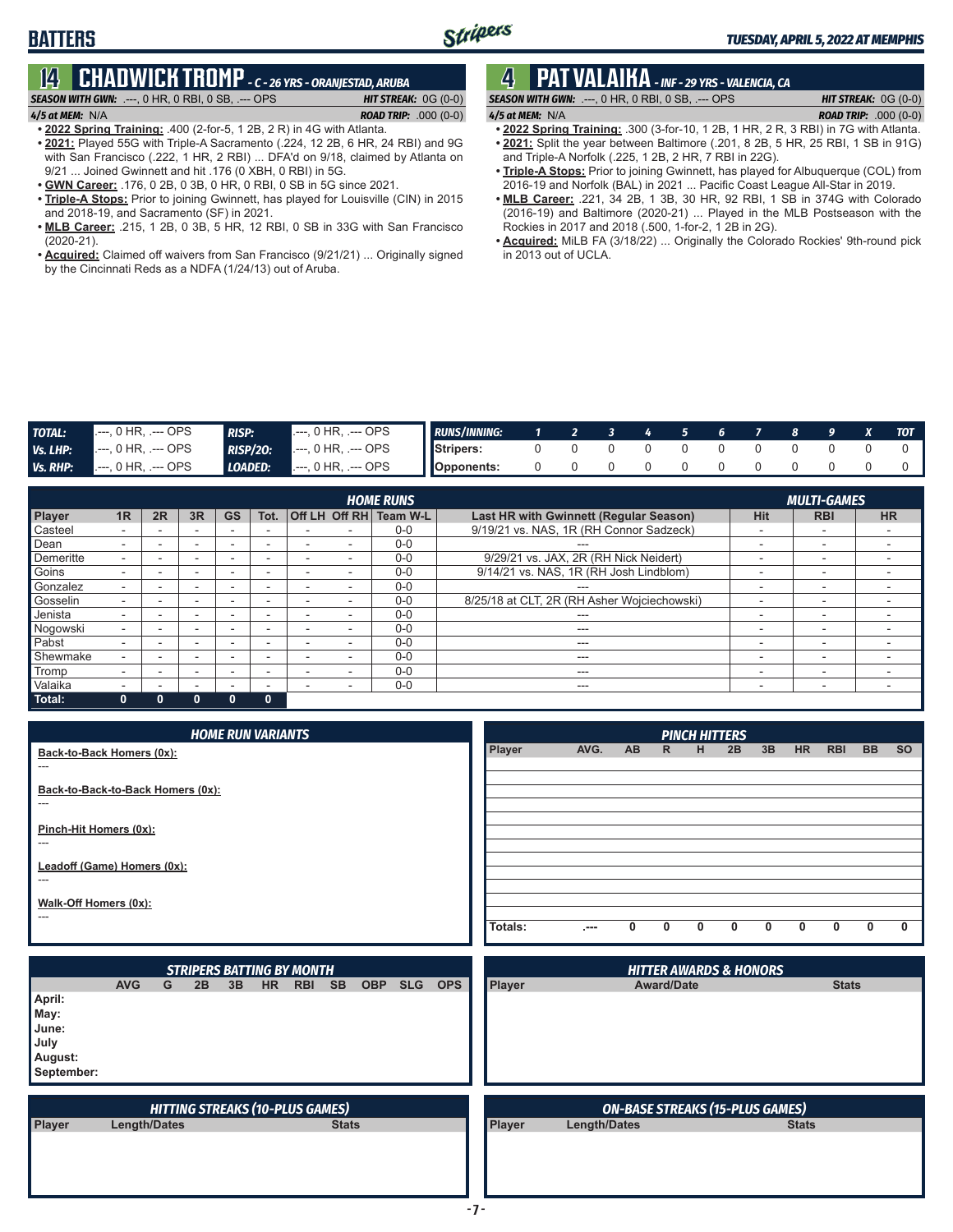## **SEASON SUMMARY**



| TEAM HIGHS & LOWS         | INDIVIDUAL HIGHS & LOWS           |
|---------------------------|-----------------------------------|
| <b>OFFENSE:</b>           | <b>HITTING (GAME):</b>            |
|                           |                                   |
|                           |                                   |
|                           |                                   |
|                           |                                   |
|                           |                                   |
|                           |                                   |
|                           |                                   |
|                           |                                   |
|                           |                                   |
|                           |                                   |
|                           |                                   |
|                           |                                   |
|                           |                                   |
|                           |                                   |
|                           |                                   |
|                           | <b>PITCHING (GAME):</b>           |
|                           |                                   |
|                           |                                   |
| <b>PITCHING:</b>          |                                   |
|                           |                                   |
|                           |                                   |
|                           |                                   |
|                           |                                   |
|                           |                                   |
|                           |                                   |
|                           |                                   |
|                           |                                   |
|                           |                                   |
|                           |                                   |
|                           |                                   |
| DEFENSE:                  |                                   |
|                           | <b>DEFENSE (GAME):</b>            |
|                           |                                   |
|                           |                                   |
|                           |                                   |
|                           |                                   |
|                           |                                   |
| <b>TEAM MISCELLANEOUS</b> | <b>STREAKS</b>                    |
|                           | OFFENSIVE (LONGEST IN 2022 ONLY): |
|                           |                                   |
|                           |                                   |
|                           |                                   |
|                           |                                   |
|                           |                                   |
|                           |                                   |
|                           |                                   |
|                           |                                   |
|                           |                                   |
|                           |                                   |
|                           |                                   |
|                           |                                   |
|                           |                                   |

### LAST TIME IT HAPPENED (GWINNETT REGULAR-SEASON HISTORY)

#### **INDIVIDUAL OFFENSE:**

|                             | Homers, Both Sides of Plate  Drew Waters (5/18/21 at Nashville)            |
|-----------------------------|----------------------------------------------------------------------------|
|                             |                                                                            |
|                             |                                                                            |
|                             | Back-to-Back-to-Back Homers  Arcia/Camargo/Demeritte (5/8/21 at Charlotte) |
|                             |                                                                            |
|                             |                                                                            |
|                             |                                                                            |
|                             |                                                                            |
|                             |                                                                            |
|                             |                                                                            |
|                             |                                                                            |
|                             |                                                                            |
|                             |                                                                            |
|                             |                                                                            |
| <b>INDIVIDUAL PITCHING:</b> |                                                                            |
| 9.0-Inning Perfect Game     | Never                                                                      |

| 9.0-Inning No-Hitter (Solo)Todd Redmond (5/28/10 at Louisville                |
|-------------------------------------------------------------------------------|
| 9.0-Inning No-Hitter (Comb.) Wooten/Marksberry/Ramirez (6/30/16 at Louisville |
|                                                                               |
|                                                                               |
|                                                                               |
| 21 Consecutive Saves Converted Jairo Asencio (9/6/09-8/8/11                   |
| 25.0-Inning Scoreless Streak Stephen Marek, 25.1 IP (6/6/10-8/2/10            |

| <b>TEAM OFFENSE:</b>  |                         |
|-----------------------|-------------------------|
|                       |                         |
|                       |                         |
|                       |                         |
|                       |                         |
|                       |                         |
|                       |                         |
|                       |                         |
|                       |                         |
|                       |                         |
|                       |                         |
|                       |                         |
|                       |                         |
|                       |                         |
|                       |                         |
| <b>TEAM PITCHING:</b> |                         |
| 22 Rune Allowed       | $7/13/12$ at Louisville |

#### **TEAM DEFENSE:**

| [urn a Triple Play 6/5/21 vs. Jacksonville (Camargo-Kipnis-Snider) |
|--------------------------------------------------------------------|
|                                                                    |

#### **TEAM MISCELLANEOUS:**  $\overline{18}$